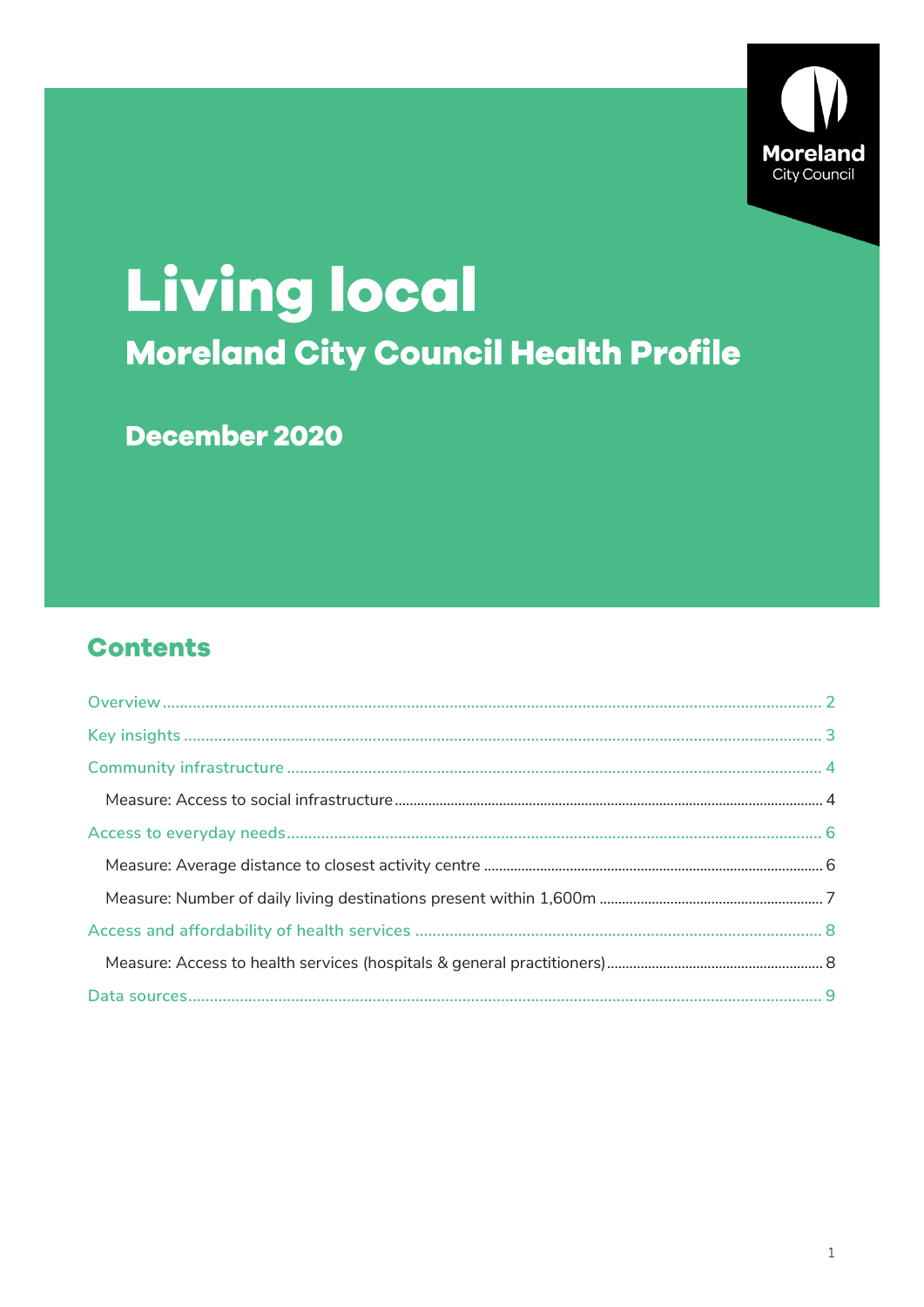# <span id="page-1-0"></span>**Overview**

Neighbourhoods are the places where we live, spend time with our family and friends, access shops and services and connect with our community. Providing active, walkable and vibrant places that meet our daily needs are critical in supporting community health and wellbeing.

Neighbourhood walkability affects health through its impact on physical activity and social capital. People are more likely to walk for recreation or exercise if they live in neighbourhoods that are within a walkable distance of destinations, have well connected streets and higher residential densities. Participating in 30 minutes of walking on average a day can lower the risk of heart disease, stroke, and diabetes by 30–40% (National Heart Foundation, 2019). Research by Healthy Active by Design shows:

- Living within close proximity (400-800m) of a mix of destinations is associated with higher levels of active transport (walking and cycling) across all age groups;
- People with access to main-street centres are over 7 times more likely to walk for over an hour each week;
- People living within 1600m of a convenience store, shopping centre or newsagent are 2 times more likely to walk regularly (Heart Foundation, 2017).

The Victorian Government's long-term planning strategy 'Plan Melbourne' aims to create a more inclusive, vibrant and healthy city through 20-minute neighbourhoods. This concept is all about 'living locally' - giving people the ability to meet most of their daily needs within a 20-minute walk from home, with access to safe cycling and local transport options (State Government of Victoria, 2020). Creating well-designed neighbourhoods that are connected through a mix of land-uses, housing types and access to quality public transport, supports healthier communities.

### Moreland context

Moreland's suburbs vary in terms of urban form, social infrastructure, health services and access to daily living destinations. There is a clear difference between northern and southern suburbs within the municipality. Hadfield, Oak Park and Gowanbrae all have moderate to low levels of accessibility to social infrastructure, in comparison to Brunswick, Brunswick East, Brunswick West and Coburg that all have very high levels of accessibility. Social infrastructure includes community centres, culture and leisure facilities, early years facilities, education facilities, health and social services, and sports and recreation, and it is important to note that many of these community facility types are not owned by Council.

Daily living destinations includes supermarkets, public transport stops, and convenience, allowing people to meet their daily needs locally. Parts of Glenroy, Hadfield, Oak Park, and Gowanbrae are lacking multiple daily living destinations within 1,600m of homes.

There is also a clear North-South divide in terms of accessibility of health services (hospitals and general practitioners) with portions of Fawkner and Glenroy having moderate accessibility, and portions of Gowanbrae and Oak Park having low levels of accessibility.

This brief shows the difference in local living for northern and southern suburbs in our municipality, which correlates with areas of relative socio-economic disadvantage (refer to the Healthy Livelihoods brief). There is a need for more in-depth research on urban form, community facilities and daily destinations for population groups to ascertain the best response for addressing these differences and their impact on health for Moreland's community.

In summary, key issues include:

- Lower accessibility to social infrastructure in Hadfield, Oak Park and Gowanbrae.
- Multiple daily destinations for everyday needs lacking in parts of Glenroy, Hadfield, Oak Park and Gowanbrae.
- Lower accessibility to health services in northern suburbs of Moreland.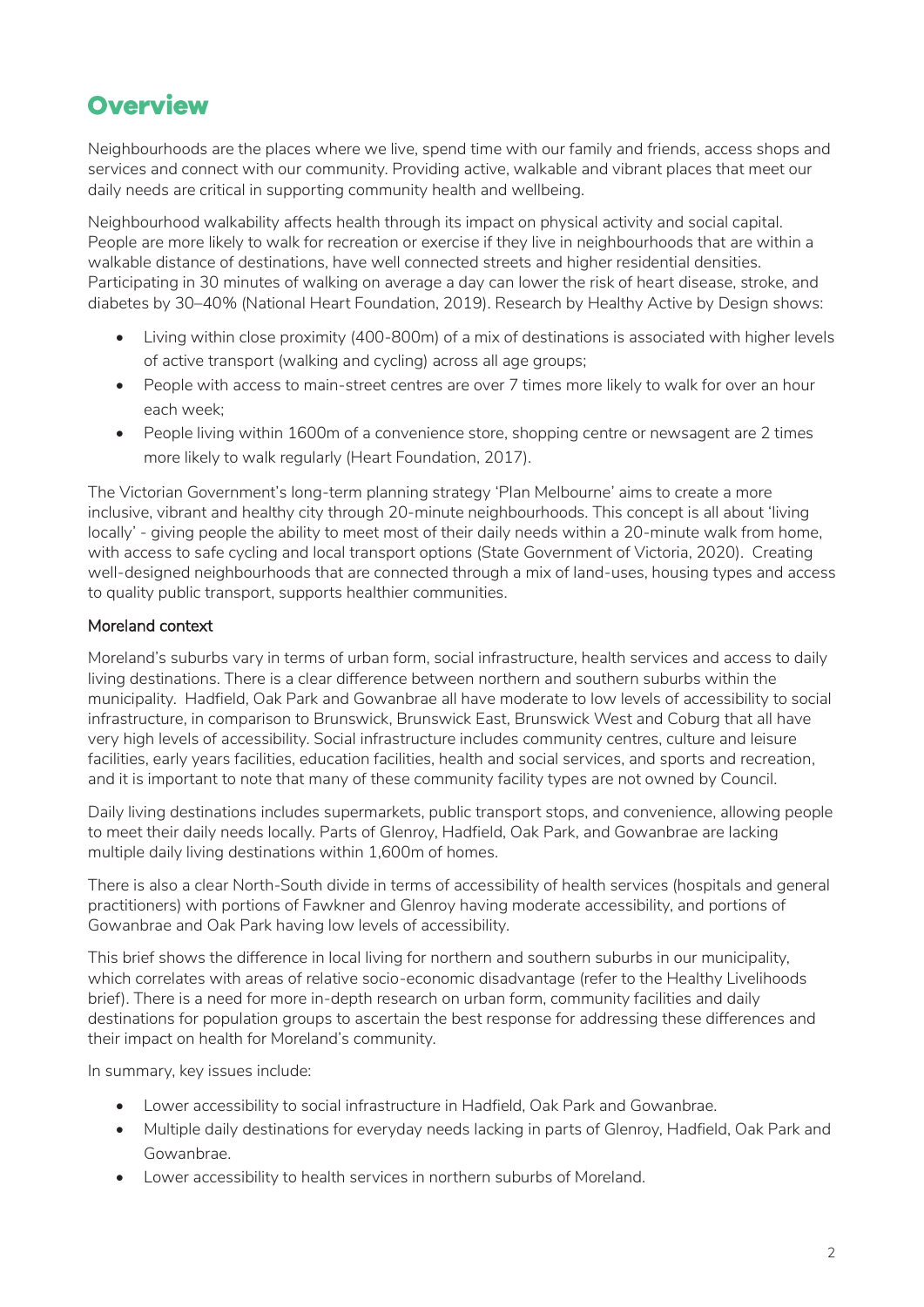# <span id="page-2-0"></span>**Key insights**

### Community infrastructure

- Moreland scores 9.4/15 on the Australian Urban Indicator Social Infrastructure Index, which is a composite measure of the average distance to different community infrastructure items including community centres, culture and leisure facilities, early years facilities, education facilities, health and social services, and sports and recreation.
- Moreland performs higher on this index than Moonee Valley (8.5/16) and Darebin (9/16) but slightly lower than Maribyrnong (9.5/16).
- Mapping from the Australian Urban Observatory indicates that Brunswick, Brunswick East, Brunswick West, and Coburg have high levels of accessibility to social infrastructure, whereas Hadfield and Oak Park only have moderate levels of accessibility, and Gowanbrae has relatively low accessibility.

### Access to everyday needs

- In Moreland, the average distance to the closest activity centre is over 1km at 1,193m. This is farther than neighbouring Moonee Valley (967m) and Maribyrnong (1,144m) but closer than Darebin (1,232m).
- The average distance varies greatly by suburb: Brunswick (632m), Brunswick West (867m), Fawkner (879m), and Coburg (950m) are all considered walkable, whereas Hadfield (2,489m), Pascoe Vale (2,106m), and Oak Park (1,675m) have farther average distances to the closest activity centre.
- Moreland has an average of 2.8 daily living destinations (supermarkets, public transport stops, and convenience) within 1,600m of dwellings. This is equal to the average number of daily living destinations in nearby Darebin and Maribyrnong.

### Access and affordability of health services

- There is a clear North-South divide in terms of accessibility of health services (hospitals and general practitioners).
- Brunswick, Brunswick East, and Brunswick West have very high accessibility of health services whereas portions of Fawkner and Glenroy have moderate accessibility, and portions of Gowanbrae and Oak Park have low levels of accessibility (AURIN 2014).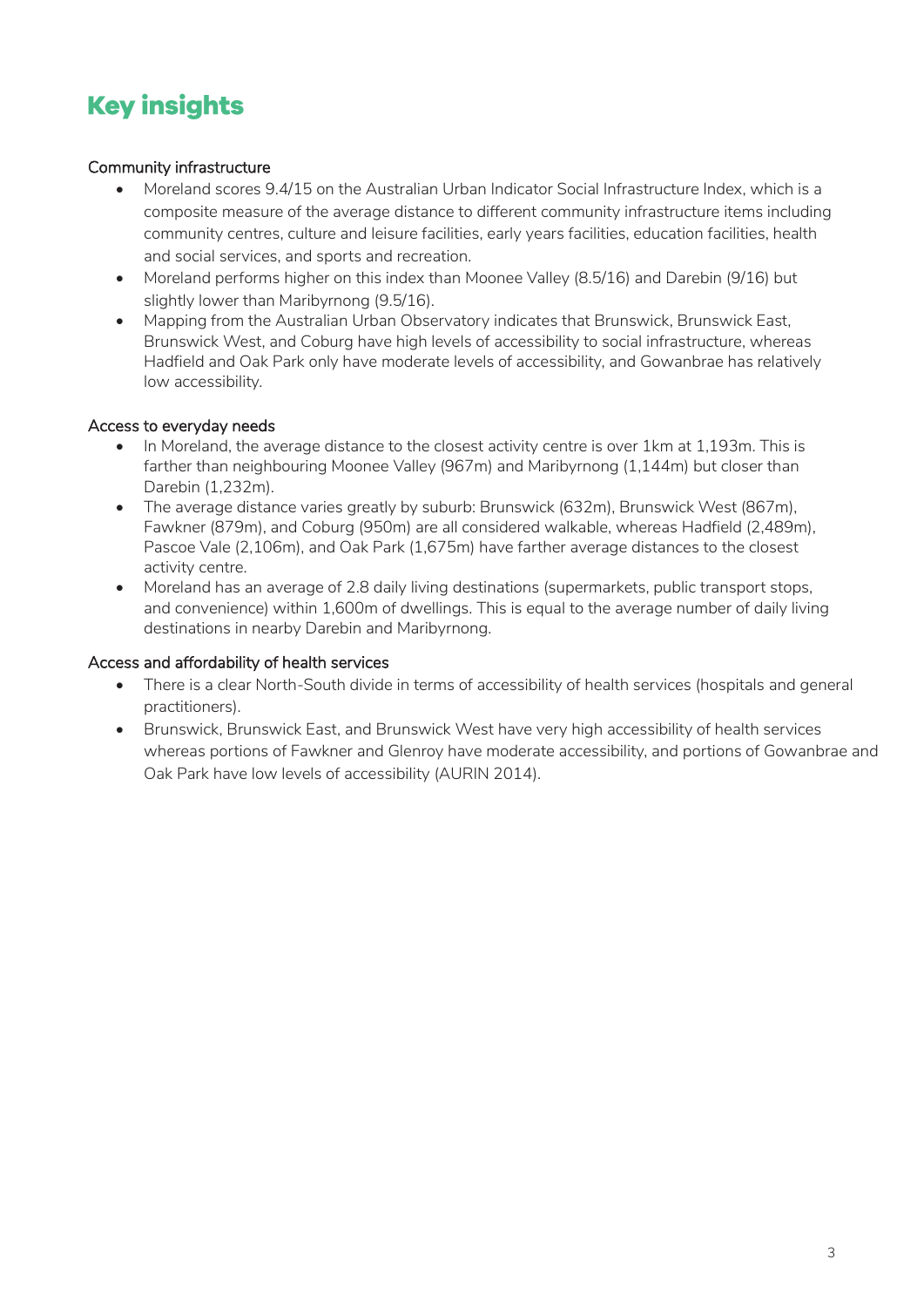# <span id="page-3-0"></span>**Community infrastructure**

### <span id="page-3-1"></span>**Measure: Access to social infrastructure**

Moreland scores 9.4/16 on the Australian Urban Observatory Indicator Social Infrastructure Index, which is a composite measure of the average distance to different community infrastructure items including community centres, culture and leisure facilities, early years facilities, education facilities, health and social services, and sports and recreation. It is important to note that many of these community facility types are not owned by Council. Also, while access (travel time) is one important consideration for social infrastructure, specific facilities have various service catchments, with many extending beyond the local neighbourhood or 20-minute walk catchment. Moreland performs higher on this index than Moonee Valley (8.5/16) and Darebin (9/16) but slightly lower than Maribyrnong (9.5/16).

Mapping from the Australian Urban Observatory indicates that Brunswick, Brunswick East, Brunswick West, and Coburg have high levels of accessibility to social infrastructure, whereas Hadfield and Oak Park only have moderate levels of accessibility, and Gowanbrae has relatively low accessibility.

| <b>Suburb</b>         | <b>Index Score</b><br>( / 16 ) | Percentile |
|-----------------------|--------------------------------|------------|
| <b>Brunswick</b>      | 11.4                           | 98         |
| <b>Brunswick East</b> | 10.8                           | 96         |
| <b>Brunswick West</b> | 10.1                           | 94         |
| Coburg                | 11.7                           | 97         |
| Coburg North          | 8.1                            | 82         |
| Fawkner               | 7.6                            | 77         |
| Glenroy               | 7.9                            | 79         |
| Gowanbrae             | 3.3                            | 27         |
| Hadfield              | 7                              | 70         |
| Oak Park              | 6.2                            | 62         |
| Pascoe Vale           | 8.6                            | 86         |
| Pascoe Vale South     | 8.7                            | 86         |
| Moreland              | 9.4                            | 90         |

### Table. Social infrastructure index



Source: Australian Urban Observatory – Social Infrastructure

### Table. Social infrastructure index by LGA

| <b>LGA</b>          | Moreland | Moonee Valley | Darebin | Maribyrnong |
|---------------------|----------|---------------|---------|-------------|
| Index score $(716)$ | 9.4      |               |         | 9.5         |

Source: Australian Urban Observatory 2018



### PANDEMIC

Access to community infrastructure has become increasingly important throughout the pandemic. The shift to live locally has highlighted certain areas do not have equal access to social infrastructure that benefits health. By creating more connected environments and communities it allows for living locally.



#### CLIMATE CHANGE

Changes to the climate will impact upon the quality and durability of community infrastructure. The cost of maintaining community infrastructure is forecast to increase due to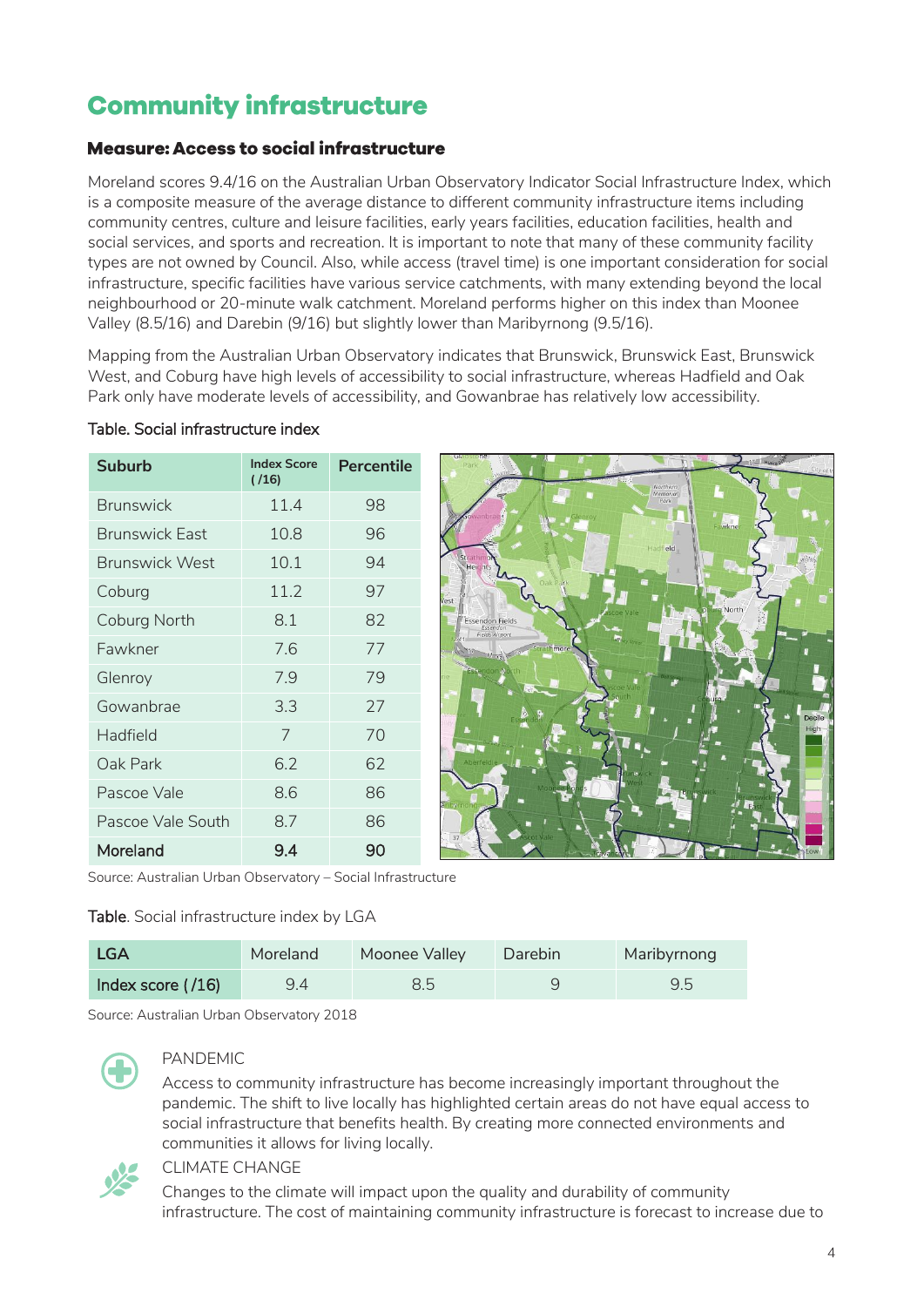climate change. Most of Council's community facilites are long lived and require significant on-going investment for maintenance and renewal activities.

### URBAN CHANGE

 $\mathbf{A}$ 

Council must plan for the increased future demand in community infrastructure in an approach to balance community expectations and desired service standards within Council's financial capacity. Much of Council's existing community infrastructure was planned and developed in a different era and had led to a mismatch between the location of current community facilities and future growth locations. Providing contemporary community services from existing facilities can be a challenge, and modification and improvements are necessary to meet current building regulations and standards.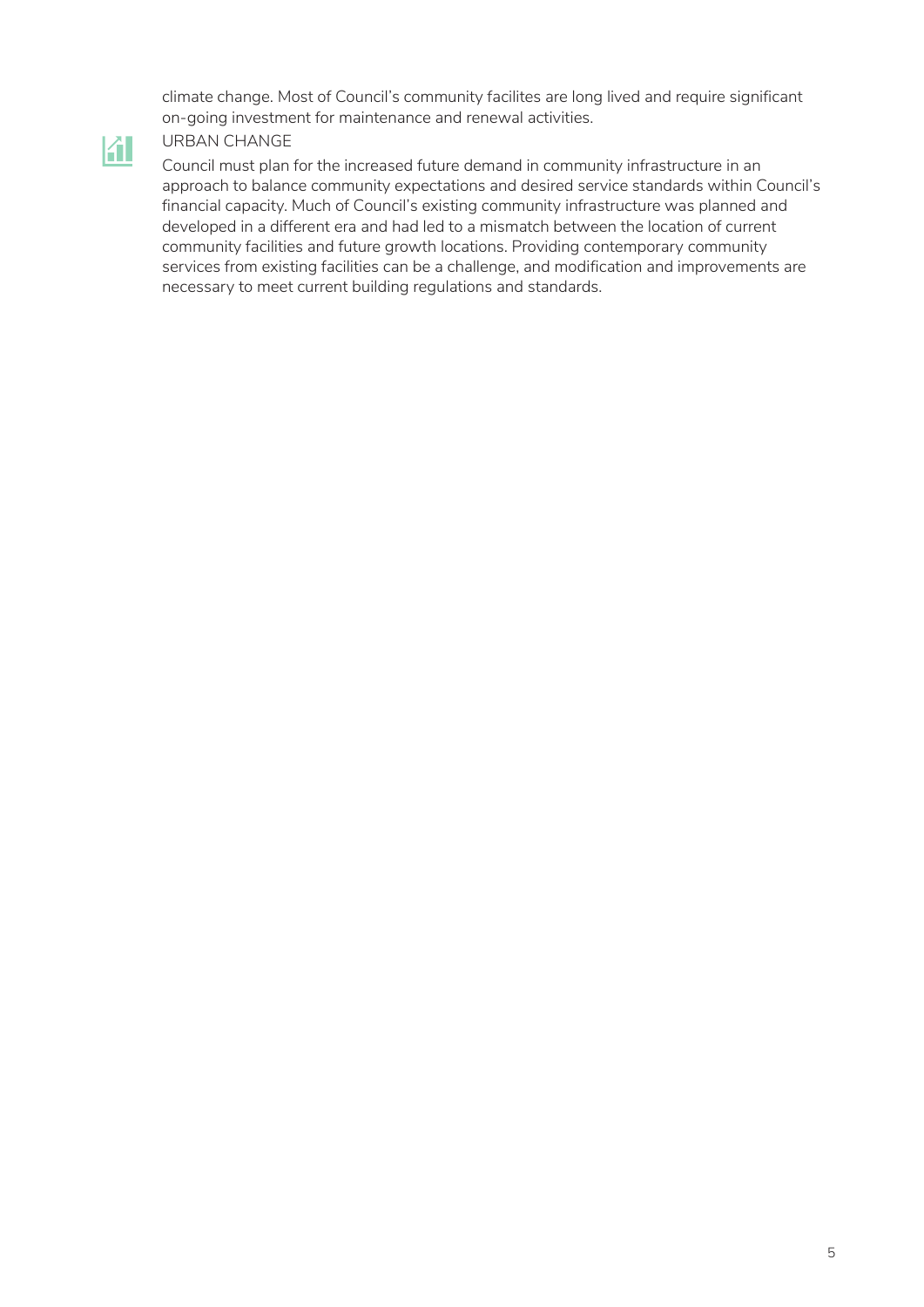# <span id="page-5-0"></span>**Access to everyday needs**

### <span id="page-5-1"></span>Measure: Average distance to closest activity centre

Research suggests most people will not regularly walk distances greater than 800m to 1km to destinations such as shops and services, especially if bulky purchases need to be carried (Gunn, King et al. 2017; Gunn, Mavoa, et al. 2017), and therefore distance to the closest activity centre is an important indicator for walkability.

In Moreland, the average distance to the closest activity centre is over 1km at 1,193m. This is farther than neighbouring Moonee Valley (967m) and Maribyrnong (1,144m) but closer than Darebin (1,232m). The average distance varies greatly by suburb: Brunswick (632.4m), Brunswick West (867m), Fawkner (879m), and Coburg (949.8m) are all considered walkable, whereas Hadfield (2,489.4m), Pascoe Vale (2,105.6m), and Oak Park (1,675.1m) have farther average distances to the closest activity centre.

| <b>Suburb</b>         | Average<br>distance |  |
|-----------------------|---------------------|--|
| <b>Brunswick</b>      | 632m                |  |
| <b>Brunswick East</b> | 1099m               |  |
| <b>Brunswick West</b> | 867m                |  |
| Coburg                | 950m                |  |
| Coburg North          | 1,573m              |  |
| Fawkner               | 879m                |  |
| Glenroy               | 1,266m              |  |
| Gowanbrae             | 1,772m              |  |
| Hadfield              | 2,489m              |  |
| Oak Park              | 1,675m              |  |
| Pascoe Vale           | 2,105m              |  |
| Pascoe Vale South     | 1,211m              |  |
| Moreland              | 1,193m              |  |

Table. Average distance to closest activity centre by suburb



Source: Australian Urban Observatory 2018

Table. Average distance to closest activity centre by LGA

| <b>LGA</b>       | Moreland | Moonee Valley    | Darebin | Maribyrnong |
|------------------|----------|------------------|---------|-------------|
| Average distance | 1,193m   | 967 <sub>m</sub> | 1,232m  | 1,144m      |

Source: Australian Urban Observatory 2018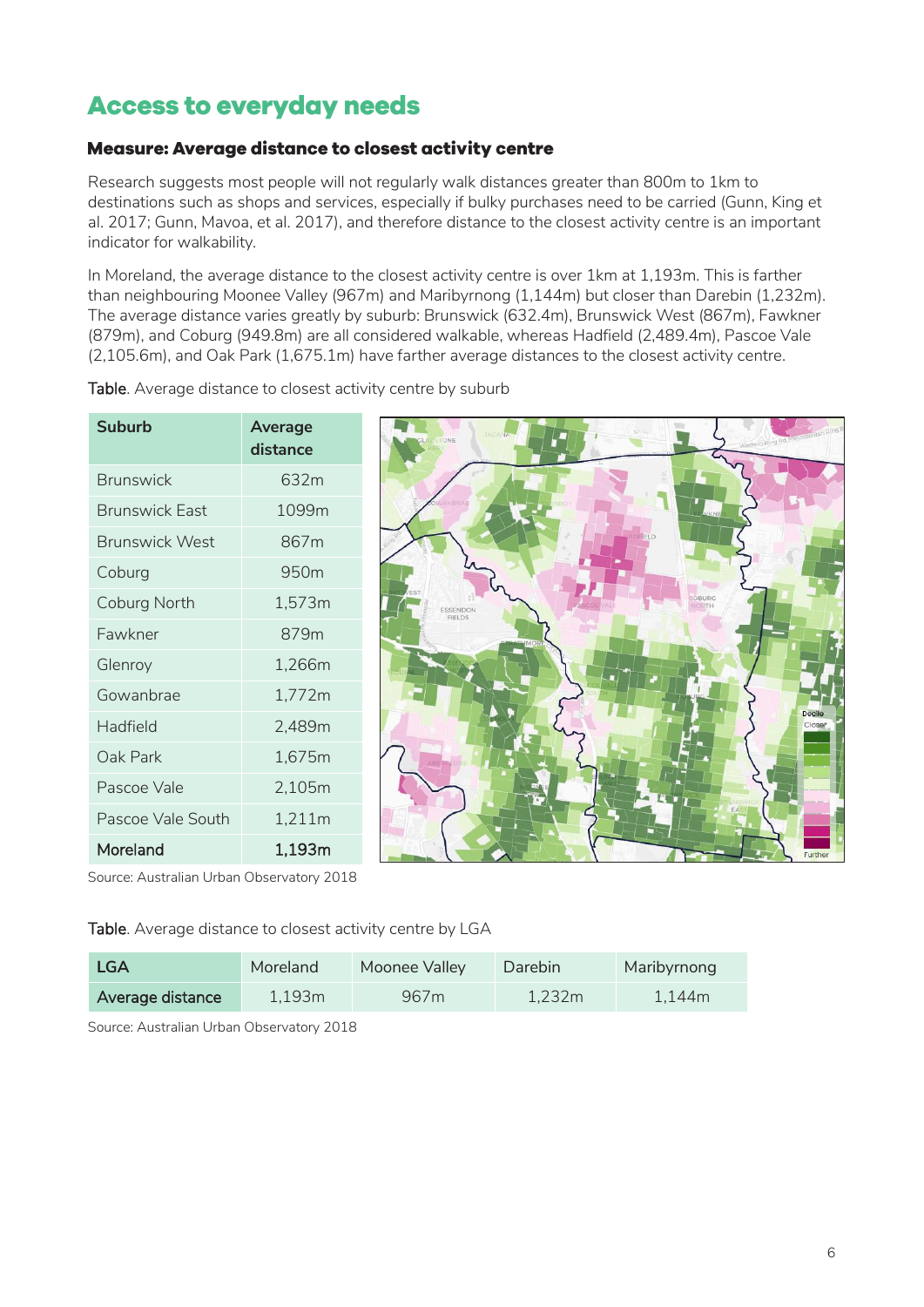## <span id="page-6-0"></span>Measure: Number of daily living destinations present within 1,600m

According to the Australian Urban Observatory, daily living destinations includes three types of destinations: supermarkets, public transport stops, and convenience, which together allow people to meet their daily needs locally.

Moreland has an average of 2.8 daily living destinations (supermarkets, public transport stops, and convenience) within 1,600m of dwellings. This is equal to the average number of daily living destinations in nearby Darebin and Maribyrnong.

**Suburb Average number of daily living destinations (0-3)** Brunswick 2.9 Brunswick East 2.9 Brunswick West 2.9 Coburg 2.8 Coburg North 2.8 Fawkner 2.8 Glenroy 2.6 Gowanbrae 2.3 Hadfield 2.5



Table. Number of daily living destinations present within 1,600m by suburb

Oak Park 2.4 Pascoe Vale 2.9

Pascoe Vale South 2.8

Moreland 2.8

Table. Number of daily living destinations present within 1,600m by LGA

| <b>LGA</b>      | Moreland | Moonee Valley | Darebin | Maribyrnong |
|-----------------|----------|---------------|---------|-------------|
| Average number  | 2.8      |               | 2.8     |             |
| of destinations |          |               |         |             |

Source: Australian Urban Observatory 2018

PANDEMIC

Living locally during the pandemic has became increasingly significant for many as restrictions on movement and services were enforced.



#### URBAN CHANGE

Living locally is central to how Moreland's neighbourhoods are designed, enabling residents to be able to meet most of their everyday needs within a 20-minute walk, cycle or short public transport trip from home. Keeping Activity Centres vibrant by facilitating a range of uses, retaining employment and making sure the right services are in the right spot while also managing amenity impacts and community expectations, is essential for a growing and changing population.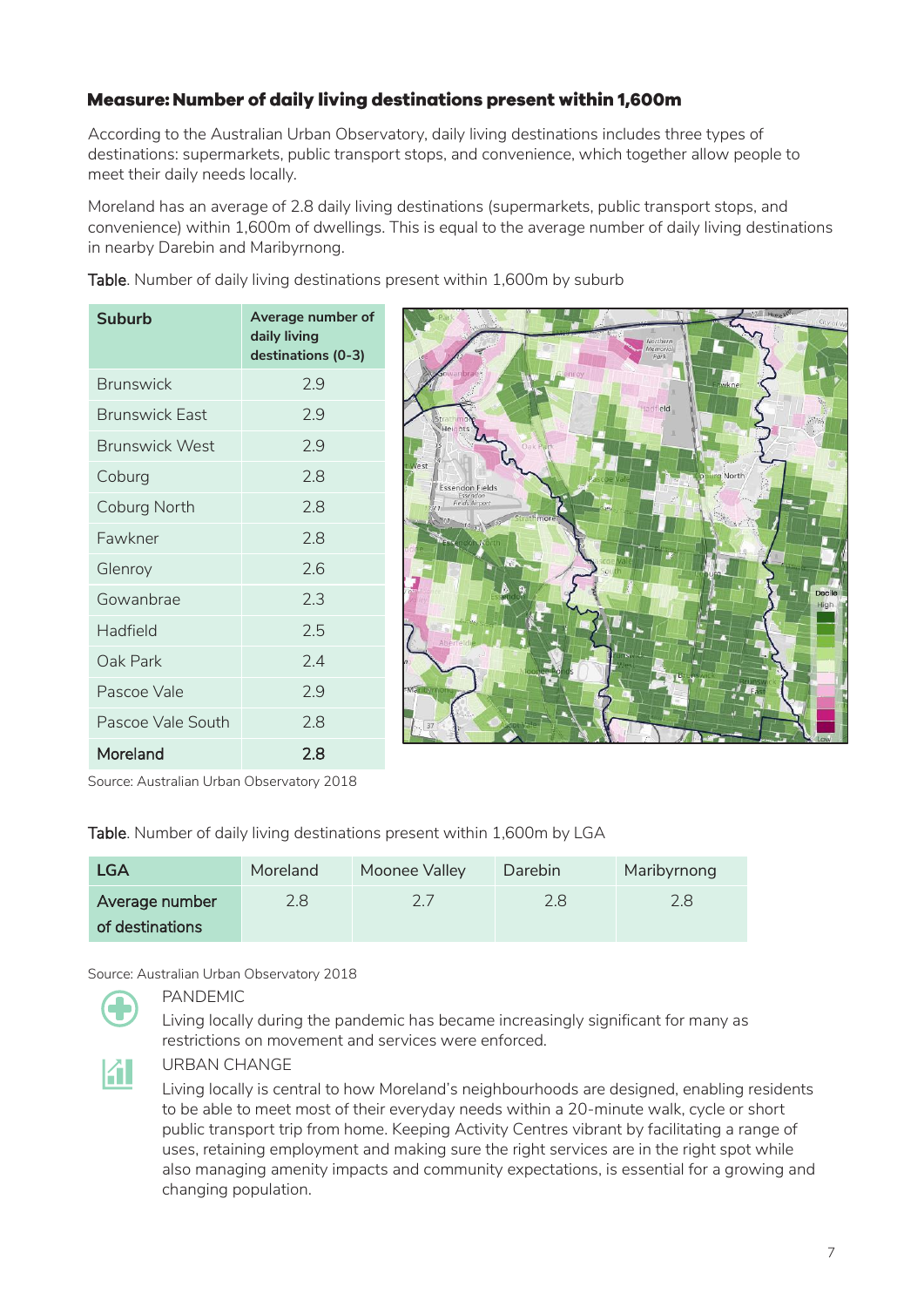# <span id="page-7-0"></span>**Access and affordability of health services**

### <span id="page-7-1"></span>Measure: Access to health services (hospitals & general practitioners)

The Metropolitan Accessibility/Remoteness Index of Australia (Metro ARIA) dataset provides data on ease of difficulty people face accessing health services (hospitals and general practitioners). Findings are classified into five accessibility levels graded from low to high (AURIN 2014).

There is a clear North-South divide in terms of accessibility of health services (hospitals and general practitioners). Brunswick, Brunswick East, and Brunswick West have very high accessibility of health services whereas portions of Fawkner and Glenroy have moderate accessibility, and portions of Gowanbrae and Oak Park have low levels of accessibility (AURIN 2014).





Source: AURIN Map, Metro Health ARIA 2014



### CLIMATE CHANGE

People who live with chronic conditions are more vulnerable to the impacts of climate change. Heat stress, bacterial infections, asthma attacks and respiratory complications are all set to increase in frequency with current climate projections. This increased need for health services to monitor these conditions will mean that having ease of access and ensuring affordability, especially for priority groups, is essential to adapting to climate change.



#### PRIORITY GROUPS

People who identify as LGBTQIA+ experience much higher rates of discrimination when using health services. 25.2% of LBTQIA+ people had been discriminated against by a doctor, nurse or other staff member at a hospital or doctors surgery, whereas non-LGBTQIA+ people's rate of discrimination was 9.8% (Victorian Agency for Health Information, 2017).